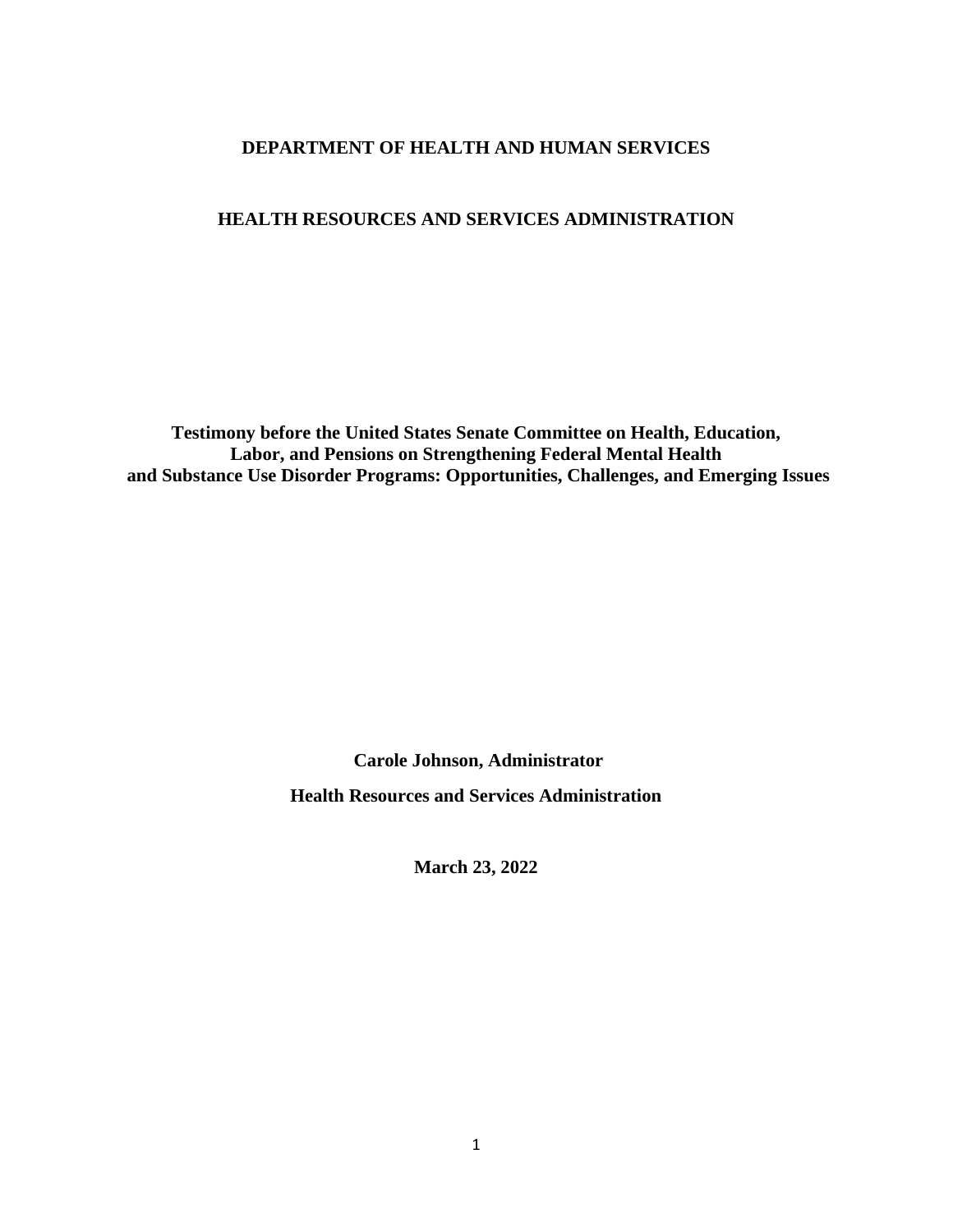Chair Murray, Ranking Member Burr, and Members of the Committee:

Thank you for the opportunity to speak with you about the Health Resources and Services Administration's (HRSA) programs to support the mental health and well-being of our nation. I am Carole Johnson, Administrator of HRSA.

As you know, the Biden-Harris Administration is committed to bipartisan solutions to address mental health challenges. In his State of the Union Address, the President announced a national strategy to tackle the nation's mental health crisis as part of his Unity Agenda. This strategy centers on three pillars: strengthening system capacity, connecting Americans to care; and, supporting Americans by creating healthy environments. Secretary Becerra has launched a national tour focused on strengthening mental health and is hearing directly from Americans across the country about the mental health challenges they are facing and the opportunities to improve our mental health and crisis care systems. At HRSA, we recognize that mental health is essential to overall health. I appreciate the opportunity to speak with you today about how HRSA is working to achieve the President and Secretary's goals and how we are actively working to advance mental health priorities through our programs.

HRSA supports health care services in communities across the country, including for the nearly 29 million people who receive care through HRSA-funded health centers; the more than a half a million people diagnosed with HIV who receive care through the Ryan White HIV/AIDS program; an estimated 60 million pregnant individuals and children who benefit from HRSAfunded infant screenings, preventive care visits, and other services; and individuals in more than 1,500 rural counties who receive HRSA-supported substance use disorder services. HRSA also supports multiple programs to grow and sustain the health care workforce, including providing scholarship and loan repayment assistance to more than 22,700 clinicians in return for working in underserved communities – the highest number ever for these programs – and investing in recruiting, training, and retaining a wide range of health professionals, from community health workers to psychiatrists to advance practice nurses.

Two of HRSA's mental health programs are currently up for reauthorization:

- The **Screening and Treatment for Maternal Depression and Related Behavioral Disorders Program** helps train maternal health care providers on how to screen for, assess, treat, and, as necessary, refer pregnant and postpartum individuals with mental health conditions or substance use disorders as part of routine maternal health care. Maternal health care providers also receive real-time psychiatric consultations for their patients through telehealth services and care coordination support.
- The **Pediatric Mental Health Care Access Program** aims to make early identification, diagnosis, treatment, and, as needed, referral for behavioral health conditions a routine part of children's health care services. The program promotes the integration of behavioral health services into pediatric primary care through statewide and regional pediatric mental health care telehealth programs. These statewide or regional networks provide tele-consultation, training, technical assistance and care coordination to community-based pediatric health care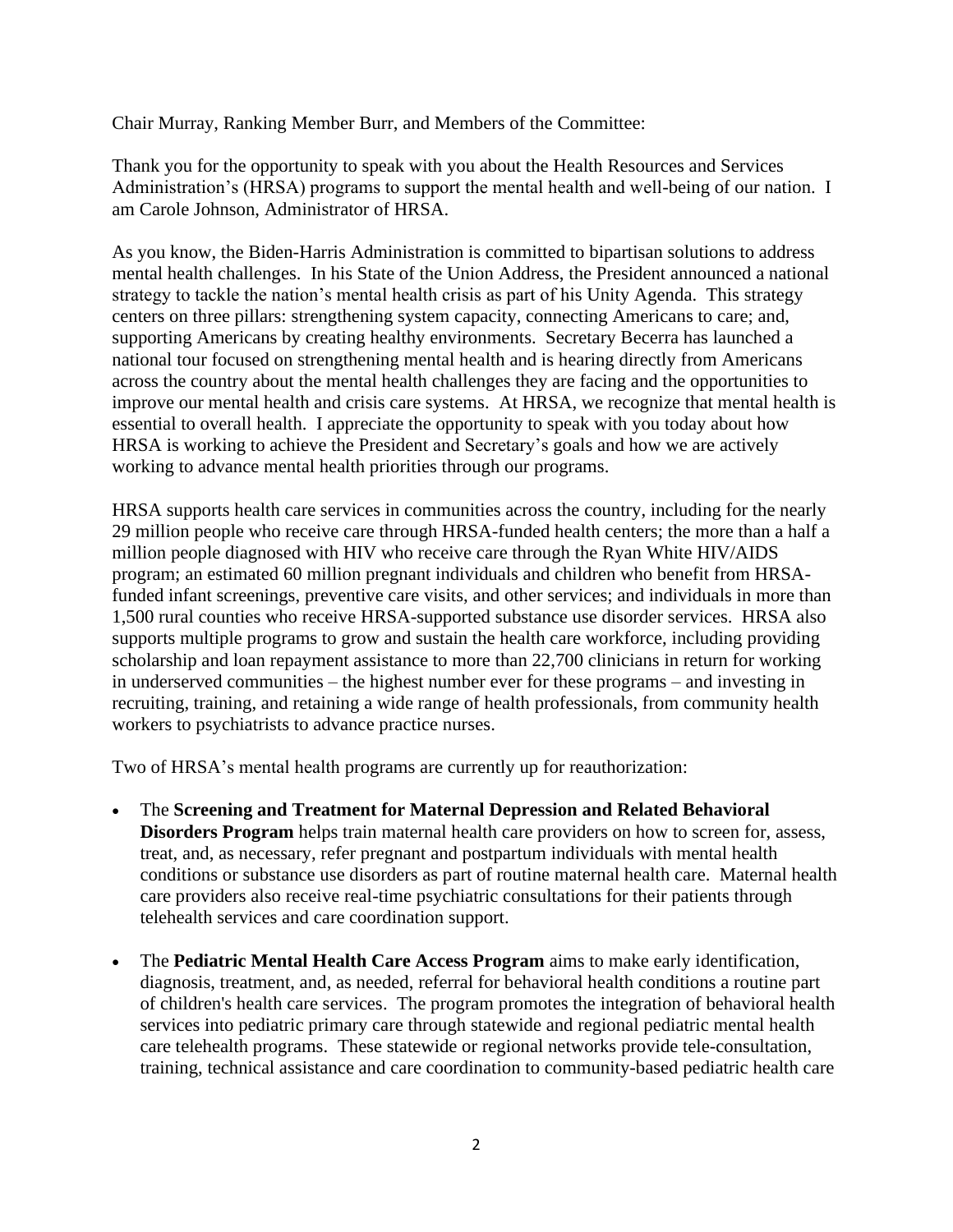providers in order to expand the reach of critical mental health services and support children's needs.

HRSA also received COVID-response funding to enhance our investments in supporting the mental health needs of parents and children, grow the mental health workforce, and reduce health care provider burnout and promote resiliency. HRSA has many other investments that support behavioral health initiatives. $1$ 

#### **HRSA Health Workforce Programs that Support Behavioral Health**

HRSA programs play an important role in growing and training the behavioral health workforce and creating supports and incentives to help encourage providers to practice in the communities that need them most.Our programs include **the Behavioral Health Workforce Education and Training Program,** which supports the training of social workers, psychologists, school and clinical counselors, psychiatric nurse practitioners, marriage and family therapists, community health workers, outreach workers, social services aides, mental health workers, substance use disorder workers, youth workers, and peers; the **Graduate Psychology Education Program,**  which supports innovative doctoral level health psychology programs that foster a collaborative approach to providing mental health and substance use disorder prevention and treatment services in high need and high demand areas through academic and community partnerships; the **Children's Hospitals Graduate Medical Education Program,** which supports the training of pediatric residents, including pediatric psychiatry residents, in freestanding children's teaching hospitals; the **Teaching Health Center Graduate Medical Education Program,** which supports residency training, including for psychiatry, in community-based ambulatory care settings; and the **National Health Service Corps,** which provides scholarships and loan repayment for clinicians, including mental health and substance use disorder providers, who commit to practice in underserved communities. We also launched new programs with American Rescue Plan funding to address mental health and promote resilience in the health care workforce through the **Promoting Resilience and Mental Health Among the Health Professional Workforce** and the **Health and Public Safety Workforce Resiliency Training Program**.

Our workforce programs also include initiatives specifically focused on substance use disorder training, which is a vital component of behavioral health training.These programs include the **Addiction Medicine Fellowship Program**, which focuses on increasing the number of board certified addiction medicine and addiction psychiatry specialists trained in providing behavioral health services, including prevention, treatment, and recovery services in underserved, community-based settings; the **Integrated Substance Use Disorder Treatment Program,**  which supports training and expansion of the number of nurse practitioners, physician assistants, health service psychologists, and social workers trained to provide mental health and substance use disorder services in underserved community-based settings that integrate primary care and mental health and substance use disorder services; the **Substance Use Disorder Treatment and Recovery Loan Repayment Program**, which focuses on recruiting and retaining medical, nursing, and behavioral health clinicians and paraprofessionals who provide direct treatment or recovery support of patients with or in recovery from a substance use disorder through loan repayment in return for providing services in high need areas; and the **Opioid-Impacted Family** 

<sup>&</sup>lt;sup>1</sup> Behavioral health is inclusive of mental health and substance use disorders.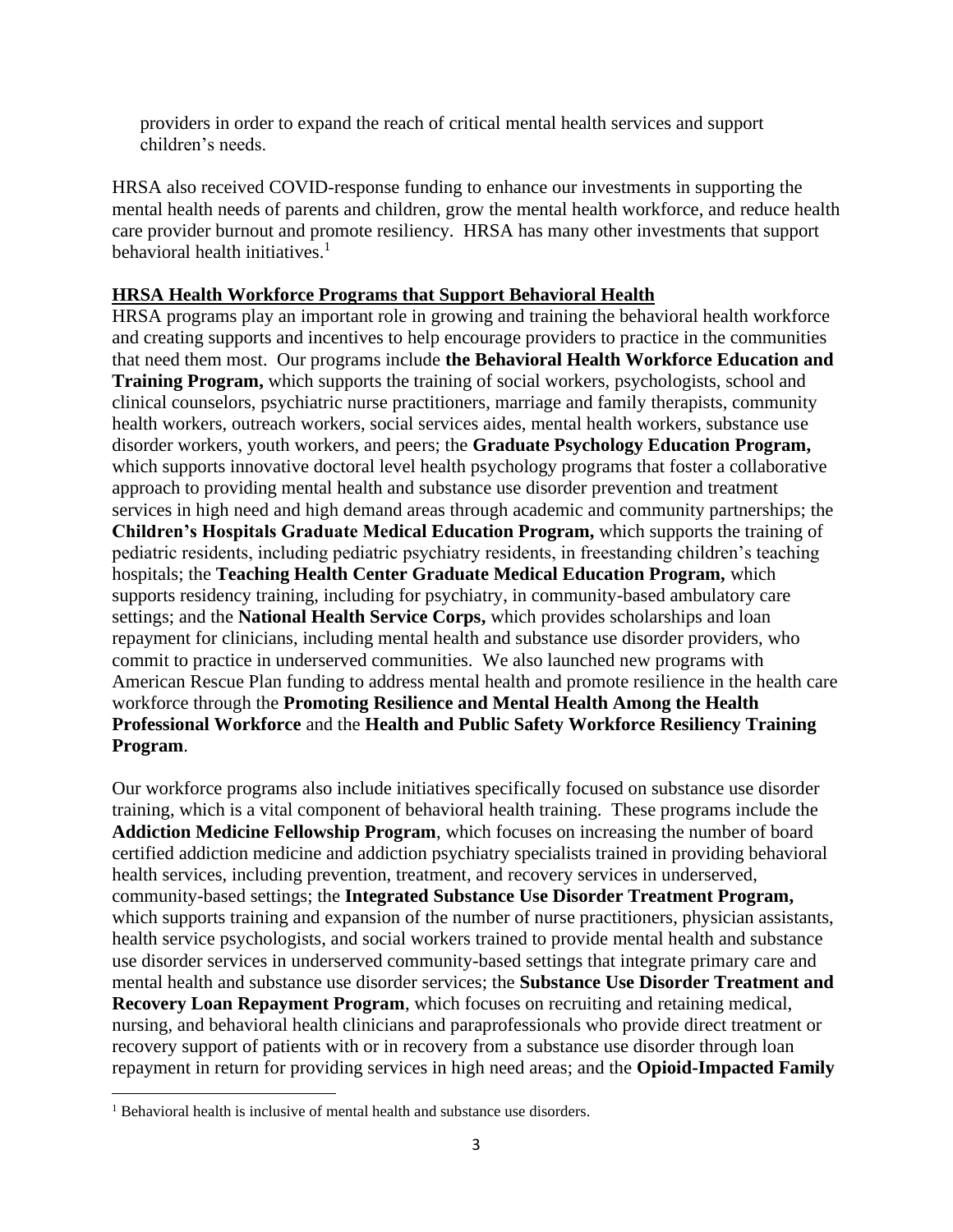**Support Program**, which trains paraprofessionals to support children and families living in in underserved areas who are impacted by opioid use disorder and other substance use disorders.

## **HRSA Health Care Services Programs that Support Behavioral Health**

HRSA's health care services programs also play a key role in providing mental health and substance use disorder services, with a focus on delivering care and supports in underserved and rural communities. These programs include the **Health Center Program,** which helps provide primary care in underserved communities across the country and are increasingly focused on integrating behavioral health into primary care services; the **Health Care for the Homeless Program**, which supports coordinated, comprehensive, integrated primary care including substance abuse and mental health services for individuals experiencing homelessness; the **Rural Communities Opioid Response Program**, which supports high need rural communities in establishing, expanding, and sustaining prevention, treatment, and recovery services for opioid use disorder; the **Ryan White HIV/AIDS Program,** which funds and coordinates with cities, states, and local clinics/community-based organizations to deliver HIV care, treatment, and support, including mental health and substance use disorder services, to people with HIV who have low incomes.

In addition to the two programs up for reauthorization, our programs focused on maternal and child health include the **Maternal, Infant, and Early Childhood Home Visiting Program**, which supports voluntary, evidence-based home visiting services during pregnancy and to parents with young children where trained professionals address needs such as conducting screenings and providing referrals to address caregiver depression, substance use, and family violence; the **Maternal and Child Health Block Grant**, which supports states in improving access to and the quality of health services for mothers, children, and their families, including initiatives to address national or regional needs, priorities, or emerging issues including mental health and substance use disorder; and the **Bright Futures Preventive Services Program**, which develops national guidelines to support children receiving high quality, efficient, and comprehensive pediatric care, including behavioral health services. Bright Futures' recommended preventive services are covered without cost-sharing by most health plans. In 2022, Bright Futures updates include adding universal screening for suicide risk to the current depression screening category for individuals ages 12 to 21, and new guidance for behavioral, social and emotional screening.

# **Mental Health is Essential to Maternal and Child Health**

Last week, HRSA published a study in the American Medical Association's journal *JAMA Pediatrics* based on our *National Survey of Children's Health* that found significant increases in the number of children diagnosed with mental health conditions between 2016 and 2020. During the study timeframe, the number of children ages 3-17 years old diagnosed with anxiety grew by 29 percent and those with depression grew by 27 percent. The survey also showed declines in parental well-being during this time: there was an 11 percent decrease in parents' reported ability to cope with the demands of raising children and a 5 percent decrease in parents' mental and emotional well-being.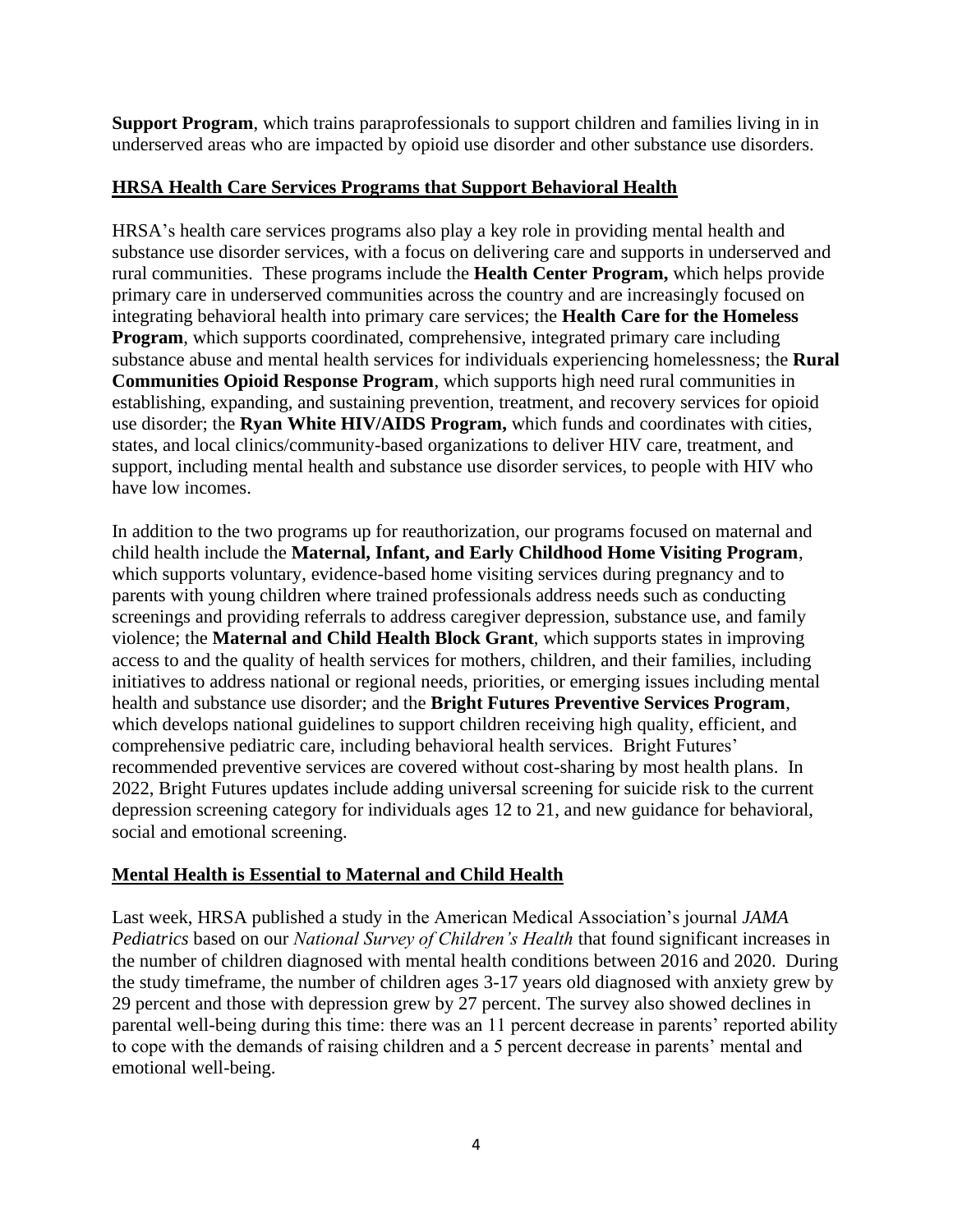HRSA funds the *National Survey of Children's Health*, which is the largest national and statelevel annual survey of the health and health care needs of children, their families, and their communities to regularly assess the state of children' health. Data from the 2020 national survey found that 14.9 percent of U.S. children ages 3-17 years – just over 9 million – had a current, diagnosed behavioral health condition, and about one-third (34.7 percent) of these children had two or more conditions. Yet only half (50.5 percent) of those with a current behavioral health condition received treatment or counseling from a mental health professional in the past year. This can have long-term effects on health, well-being, and opportunity. As noted in the 2021 Surgeon General's Advisory on Protecting Youth Mental Health, the pandemic has compounded many of these adverse impacts by disrupting educational, social, and service supports and opportunities upon which so many vulnerable children, youth and families depend. <sup>2</sup> Children and families have weathered the sudden interruption of in-person learning, prolonged isolation during stay-at-home orders, loss of regular school-based behavioral health services, family economic stressors like housing instability and food insecurity, and the trauma and grief associated with personal and family experiences and loss during the COVID-19 pandemic.

The Centers for Disease Control and Prevention reports that nearly 1 in 5 children<sup>3</sup> have a mental, emotional, or behavioral disorder and that suicide is the second leading cause of death for people ages 10 to 24.<sup>4</sup> In 2019, 18.8 percent of high school students, ages 14-18 years, had seriously considered attempting suicide, and 8.9 percent had attempted suicide one or more times, based on self-reporting<sup>5</sup>. Data from the Substance Abuse and Mental Health Services Administration's 2016-2019 National Surveys of Drug Use and Health found that while nearly half of White adolescents with a depressive episode (46.0 percent) received treatment in the past year, the same was true for only one-third of their Black and Hispanic counterparts (36.3 and 35.6 percent, respectively) and one-quarter of Asian adolescents (26.2 percent).<sup>6</sup> In 2017-2018, depression, anxiety, and behavioral conditions were more prevalent among rural children ages 3- 17 years compared to urban children. 7

Research also shows that maternal mental health conditions are the most common complications of pregnancy.<sup>8</sup> About 1 in 8 women experience symptoms of postpartum depression.<sup>9</sup> Mental health conditions, including suicides, drug overdoses or poisonings, and unintentional injuries related to a mental health condition, are among the leading underlying causes of pregnancy-

<sup>2</sup> <https://www.hhs.gov/sites/default/files/surgeon-general-youth-mental-health-advisory.pdf>

<sup>3</sup> National Research Council and Institute of Medicine. (2009). Preventing Mental, Emotional, and Behavioral Disorders Among Young People: Progress and Possibilities. E. O'Connell, T. Boat, & K. E. Warner Eds. Washington, DC. The National Academic Press

<sup>4</sup> https://www.cdc.gov/injury/wisqars/index.html

<sup>5</sup>[https://www.researchgate.net/publication/343795548\\_Suicidal](https://www.researchgate.net/publication/343795548_Suicidal) Ideation and Behaviors Among High School Students-Youth Risk Behavior Survey United States 2019

<sup>6</sup> Substance Abuse and Mental Health Services Administration Report[: Racial/Ethnic Differences in Mental Health](https://www.samhsa.gov/data/sites/default/files/reports/rpt35324/2021NSDUHMHChartbook102221B.pdf)  [Service Use among Adults and Adolescents \(2015-2019\)](https://www.samhsa.gov/data/sites/default/files/reports/rpt35324/2021NSDUHMHChartbook102221B.pdf)

<sup>7</sup> https://mchb.hrsa.gov/sites/default/files/mchb/data-research/rural-urban-differences.pdf

<sup>8</sup> Fawcett EJ, Fairbrother N, Cox ML, White IR, Fawcett JM. The Prevalence of Anxiety Disorders During Pregnancy and the Postpartum Period: A Multivariate Bayesian Meta-Analysis. J Clin Psychiatry. 2019 Jul 23;80(4):18r12527. doi: 10.4088/JCP.18r12527. PMID: 31347796; PMCID: PMC6839961..

<sup>9</sup>https://www.cdc.gov/mmwr/volumes/69/wr/mm6919a2.htm?s\_cid=mm6919a2\_w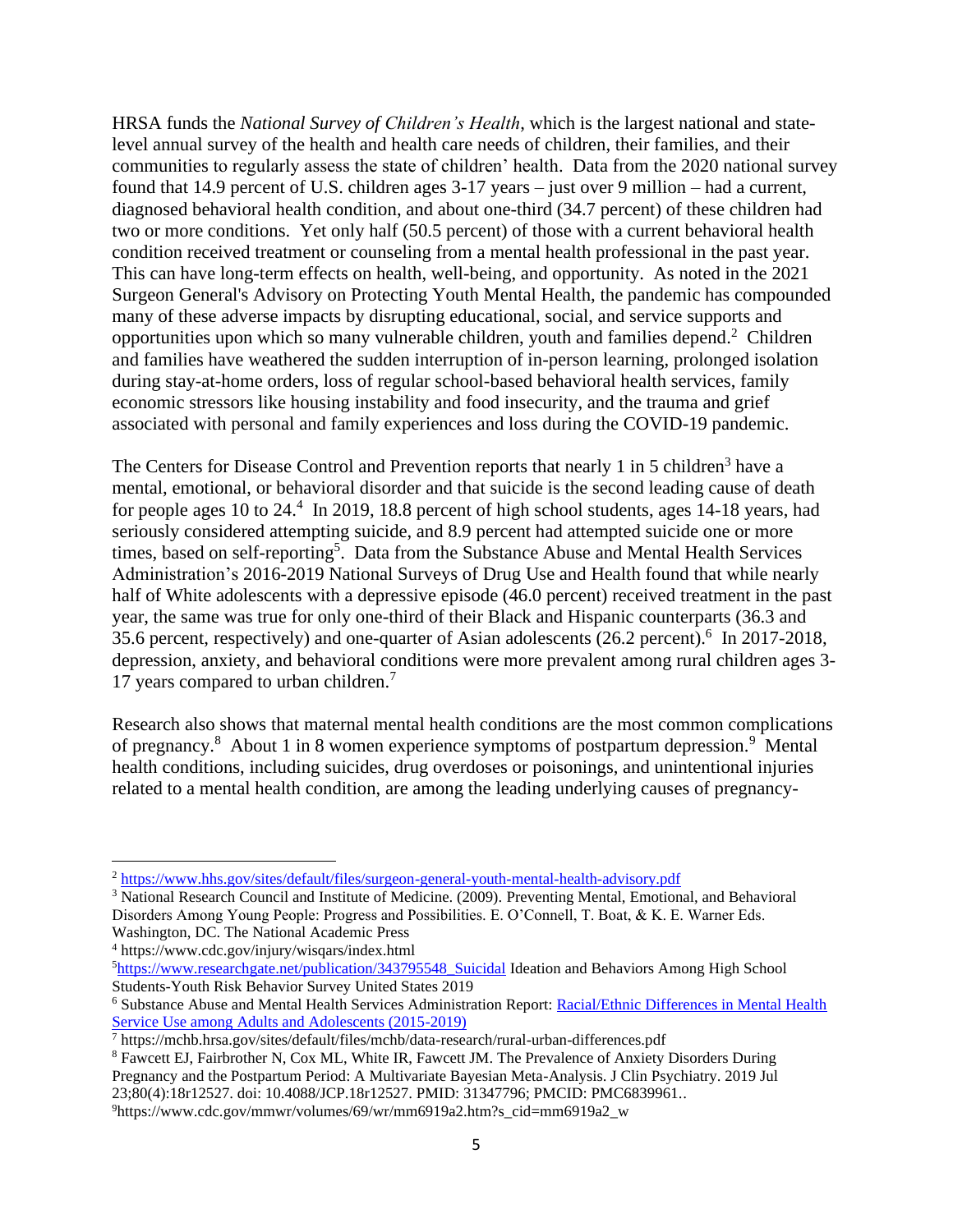related deaths .<sup>10</sup> As a result of pandemic-related worries and stressors, pregnant and postpartum people in the United States and internationally report elevated symptoms of depression, anxiety, post-traumatic stress, and loneliness.<sup>11,12</sup> Several empirical studies related to the pandemic have reported higher prevalence of mental health problems among women compared to men. In this context, pregnant and new mothers could be more vulnerable.<sup>13</sup> Yet, only 75 percent of mothers who need treatment are finding and getting it. $14,15$  Without treatment, mothers are at increased risk for a range of poor outcomes. In addition, substance use during pregnancy can have serious consequences for maternal and infant health, including preterm labor and complications related to delivery.

Access to mental health care is related to the volume and distribution of maternal and child mental health and substance use disorder providers. In fact, ratios of child and adolescent psychiatrists range by state from 1 to 60 per 100,000 children, with a median of 11 child and adolescent psychiatrists per 100,000 children.<sup>16</sup> As of December 2021, an estimated 136 million people in the United States—over 40 percent of the total U.S. population—live in designated "Mental Health Professional Shortage Areas."<sup>17</sup> Only 28 percent of the need for mental health care in these Mental Health Professional Shortage Areas has been met. The need for prevention, treatment, and recovery services to support children and families' mental health are important drivers of the President's national strategy to tackle the nation's mental health crisis and Secretary Becerra's National Tour to Strengthen Mental Health.

#### **HRSA's Maternal and Child Behavioral Health Programs**

HRSA's maternal and child health work focuses directly on improving the health and well-being of our nation's mothers, children and families so they can thrive and reach their full potential. Our program investments in behavioral health have four primary aims:

16

<sup>&</sup>lt;sup>10</sup> Davis NL, Smoots AN, Goodman DG. Pregnancy-Related Deaths: Data from 14 U.S. Maternal Mortality Review [Committees, 2008-2017.](https://www.cdc.gov/reproductivehealth/maternal-mortality/erase-mm/MMR-Data-Brief_2019-h.pdf) Atlanta, GA: Centers for Disease Control and Prevention, U.S. Department of Health and Human Services; 2019.

<sup>&</sup>lt;sup>11</sup> Liu, CH *et al.* "Risk Factors for Depression, Anxiety, and PTSD Symptoms in Perinatal Women during the COVID-19 Pandemic" *Psychiatry Review* DOI: [10.1016/j.psychres.2020.113552](https://www.sciencedirect.com/science/article/abs/pii/S0165178120332133)

<sup>&</sup>lt;sup>12</sup> Basu A, Kim HH, Basaldua R, Choi KW, Charron L, Kelsall N, et al. (2021) A cross-national study of factors associated with women's perinatal mental health and wellbeing during the COVID-19 pandemic. PLoS ONE 16(4): e0249780[. https://doi.org/10.1371/journal.pone.0249780](https://doi.org/10.1371/journal.pone.0249780)

<sup>13</sup> Thapa SB, Mainali A, Schwank SE, Acharya G. Maternal mental health in the time of the COVID-19 pandemic. Acta Obstet Gynecol Scand. 2020 Jul;99(7):817-818. doi: 10.1111/aogs.13894. PMID: 32374420; PMCID: PMC7267371.

<sup>&</sup>lt;sup>14</sup> Byatt, Nancy et al. "Enhancing Participation in Depression Care in Outpatient Perinatal Care Settings: A Systematic Review." *Obstetrics and gynecology* vol. 126,5 (2015): 1048-1058. doi:10.1097/AOG.0000000000001067

<sup>15</sup> Wright, T.E., Terplan, M., Ondersma, S.J., Boyce, C., Yonkers, K., et al. (2016). The role of screening, brief intervention, and referral to treatment in the perinatal period. *American Journal of Obstetrics & Gynecology*, 215(5), 539-547.

https://www.aacap.org/AACAP/Press/Press\_Releases/2018/Severe\_Shortage\_of\_Child\_and\_Adolescent\_Psychiatris ts\_Illustrated\_in\_AAACP\_Workforce\_maps.aspx

<sup>&</sup>lt;sup>17</sup> Health Services and Resources Administration. (2021). Fourth Quarter of Fiscal Year 2021 Designated HPSA Quarterly Summary. As of December 31, 2021. Available at

https://data.hrsa.gov/Default/GenerateHPSAQuarterlyReport.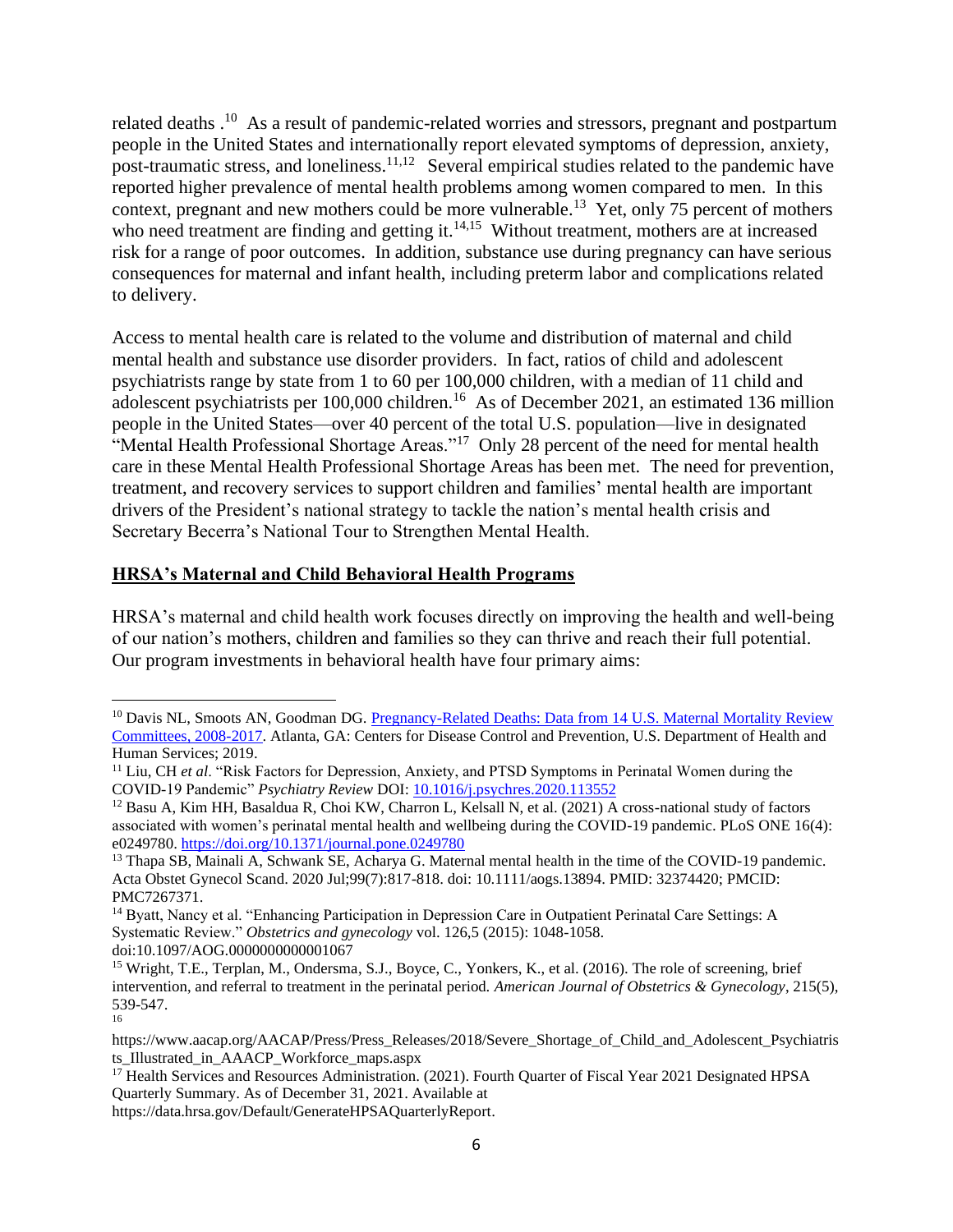First is to **increase identification** of behavioral health conditions. By that, we mean linking women and families to treatment and supports through routine screening, referral, and direct service to prevent mental health and substance use disorders whenever possible and treat them appropriately when necessary.

The second aim is to **improve access** to quality services. Patients should be able to see care providers either in person in their local communities or through telehealth. This care should be high quality, patient-centered, and culturally and linguistically appropriate.

The third aim is to **advance equity**. We must eliminate health disparities, including racial and geographic disparities that affect far too many. Our programs seek to address systemic and social inequities and promote protective factors for families.

The fourth aim is to **strengthen the maternal and child health workforce** to meet the behavioral health needs of families. That includes offering the training that our health care workers need to integrate all best practices – including those that are culturally and linguistically appropriate, equitable and trauma informed.

The two HRSA programs up for reauthorization, the Screening and Treatment for Maternal Depression and Related Behavioral Disorders Program and the Pediatric Mental Health Care Access Program, are key investments that support primary care providers' ability to routinely screen and treat behavioral health conditions.

# *Screening and Treatment for Maternal Depression and Related Behavioral Disorders Program*

HRSA's Screening and Treatment for Maternal Depression and Related Behavioral Disorders Program supports states in integrating behavioral health into maternal health care using telehealth. The 21<sup>st</sup> Century Cures Act (P.L. 114-255) authorized the program through fiscal year (FY) 2022. This program supports new or expanding state telehealth access programs, including in rural and underserved areas. The Screening and Treatment for Maternal Depression program gives providers the tools to integrate behavioral health care into routine maternal health care through telehealth services that can help local providers bridge the gap in access to psychiatrists, especially perinatal psychiatrists.<sup>18</sup> With telehealth support from the program, maternal health care providers are able to receive real-time psychiatric consultations and care coordination support. Community-based maternal health providers also are offered training on how to screen for, assess, treat, and refer pregnant and postpartum individuals for mental health and substance use disorders.

The Screening and Treatment for Maternal Depression program is implemented through 5-year cooperative agreements to states and funded at approximately \$4.5 million in total per year. Each state health department receives approximately \$650,000 per year. We are currently in the fourth of five years of funding. HRSA received tremendous interest in the program demonstrating the acute need for it—but is only able to fund approximately a quarter of applicants. The seven states that currently receive awards are Florida, Kansas, Louisiana,

<sup>18</sup> https://bhw.hrsa.gov/data-research/projecting-health-workforce-supply-demand/behavioral-health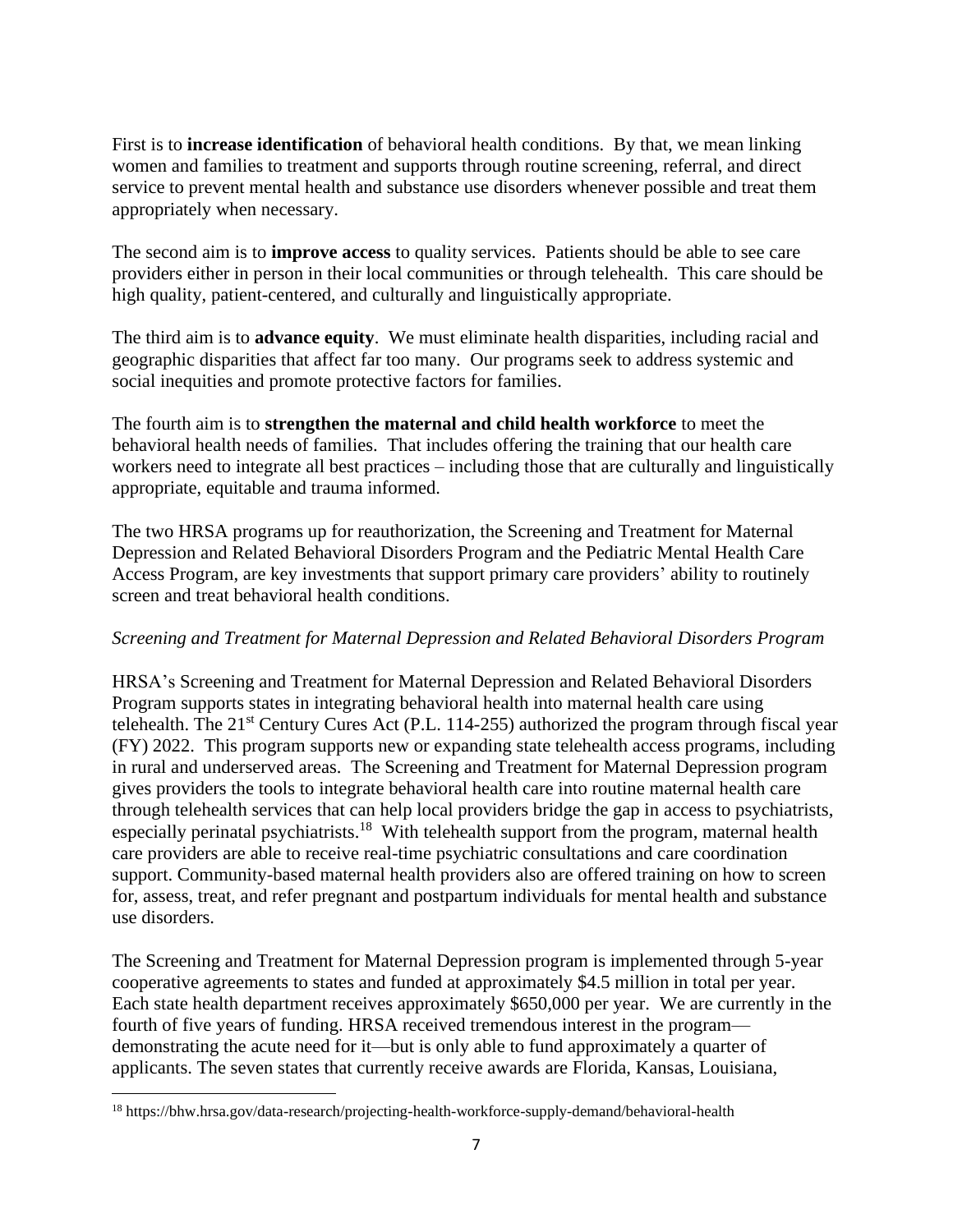Montana, North Carolina, Rhode Island and Vermont. In FY 2020, awardees trained 1,085 health care providers, participating providers screened 24,500 pregnant and postpartum individuals for depression, and providers sought and received expert mental health consultation for nearly 7,500 pregnant and postpartum individuals, with nearly half being from rural and underserved areas.

One example of the impact of the program is the story of a pregnant, Native American woman from a Montana reservation who went to a satellite site of a large hospital system to seek prenatal care. Her midwife noticed that the patient presented with symptoms of psychosis and was not receiving medication or therapy. The patient lived in a part of the reservation that does not have cell service or internet, so the only time the patient could seek telehealth services was when she was at the satellite clinic. The midwife called the Montana Screening and Treatment for Maternal Depression program, which is called PRISM for Moms, in order for the patient to be seen by the perinatal psychiatrist. The psychiatrist was able to see the patient that day and made medication recommendations. The psychiatrist also talked with the midwife about options to get the patient to see a mental health provider regularly. If this midwife did not have access to Montana's teleconsultation line, she likely would have referred the patient to a prescribing provider in Billings (the largest city in the state), a two-hour drive from the reservation.

As another example, the Vermont awardee is helping to build a statewide system of supports and services for expectant parents and families with young children. The program helps the perinatal population in accessing perinatal mental health providers and other resources. Through this program, medical and mental health clinicians are able to screen and provide culturally respectful and tailored services to patients. Over time, there has been an increase in the complexity of calls from maternal health care providers to the program's mental health expert consultation line, suggesting that the program's training not only expands access to expertise, but also results in maternal health providers addressing more and more of their patients' needs.

In short, the Screening and Treatment for Maternal Depression and Related Behavioral Disorders Program has provided important tools to support the mental health of pregnant and post-partum individuals. The FY 2022 appropriation of \$6.5 million, a \$1.5 million increase, will help us further address the maternal behavioral health needs we are seeing in the nation, and we look forward to working with the Committee on its reauthorization.

#### *Pediatric Mental Health Care Access Program*

Just as the Screening and Treatment for Maternal Depression program helps fill the gaps in behavioral health care for pregnant and postpartum mothers, the Pediatric Mental Health Care Access program helps do the same for pediatric care providers.

The 21st Century Cures Act (P.L. 114-255) authorized the Pediatric Mental Health Care Access program through FY 2022. The program promotes behavioral health integration in pediatric primary care through new or expanded statewide or regional pediatric mental health care telehealth programs. These statewide or regional networks of pediatric mental health care teams provide tele-consultation, training, technical assistance and care coordination. With this support, pediatric primary care providers can diagnose, treat and refer children to the care they need for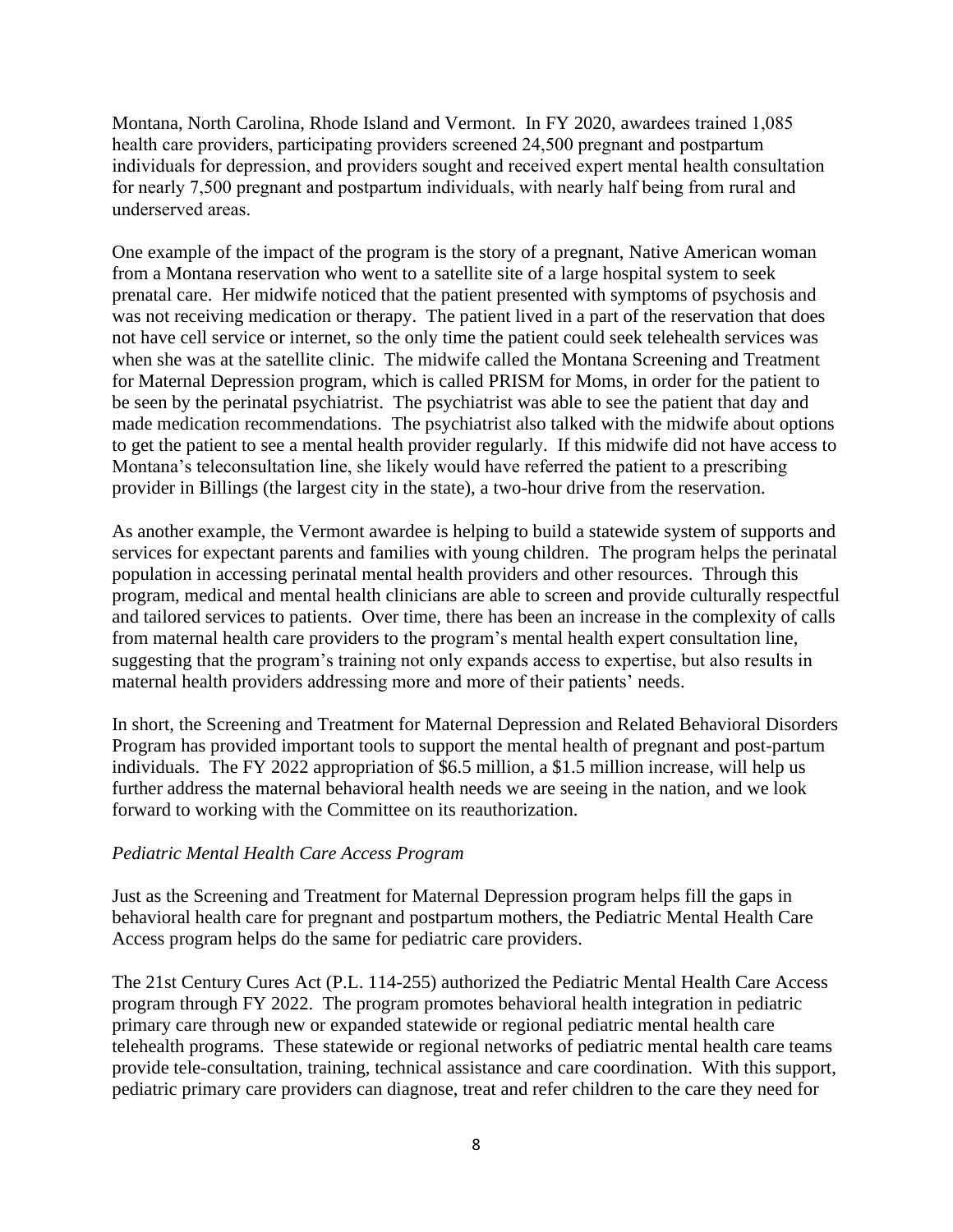behavioral health concerns. The telehealth technologies promote long-distance clinical health care, clinical consultation, and patient and provider education, helping to address challenges in accessing psychiatrists, developmental-behavioral pediatricians, and other behavioral health clinicians who treat behavioral concerns in children and adolescents.

Beginning in FY 2018, HRSA initially funded 18 awardees for 5 years. In FY 2019, we funded 3 additional awardees for 4 years. These awards are funded at \$445,000 per year. The American Rescue Plan allowed HRSA to broaden the program's reach to 45 awards in 40 states, the District of Columbia, the U.S. Virgin Islands, the Republic of Palau, and two Tribal areas – the Chickasaw Nation and the Red Lake Band of the Chippewa Indians. On January 5, 2022, HRSA released a Notice of Funding Opportunity for a second round of American Rescue Plan funding to further expand the Pediatric Mental Health Care Access program. This funding will support up to 10 awards at \$445,000 each for a 4-year period. In addition, in the coming year, HRSA plans to establish a technical assistance resource center for program grantees. The resource center will develop online resources accessible to all states.

Grantee work in Alabama, particularly in rural areas, illustrates the program's impact. The Alabama Pediatric Access to Tele-Mental Health Services (PATHS) program consultation team is composed of psychiatrists, psychologists, psychiatric Nurse Practitioners, licensed counselors and social workers. An early childhood mental health consultant on the PATHS consultation team enables team members to address a broad range of questions during consultations before providing a psychiatric diagnosis. Through PATHS, pediatric providers have access to consultation typically within an hour, and all consultations are usually addressed the same day. PATHS also offers Project ECHO, a tele-mentoring program that links providers with the PATHS team to review cases together as a group. PATHS can provide children and adolescents with specialty interventions not available in the community through tele-therapy at Children's Hospital of Alabama. Care coordinators provide community-based resources to providers and families. The program reaches children and families across the state. As one pediatric provider noted about the impact of the program: "Participating in PATHS has improved my education to treat psychiatric illnesses in patients. PATHS has had a huge impact on my patient population. I can treat illnesses more immediately and not have my patients waiting months for care."

As the program expands to new states through funding provided through the American Rescue Plan Act, we expect to see more providers and children benefit from these services. For example, the Washington Partnership Access Line (PAL) received a HRSA Pediatric Mental Health Care Access grant in September 2021 that will allow the program to expand existing and offer new supports and services. PAL has been in operation since 2008, and currently delivers over 2,000 consultations a year for primary care providers, four mental health training conferences a year, and distributes thousands of copies of the program's care manual for primary care mental health. The service also delivers a statewide mental health referral service for parents, provides training and support to primary care clinic based mental health therapists, and provides second opinion psychiatric medication reviews for Washington State Medicaid.

With Pediatric Mental Health Care Access funding, PAL will expand efforts to provide crisis support services for youth in rural Washington. In the remote, primarily rural counties of eastern Washington State, the numbers of children and adolescents showing up in primary care and at